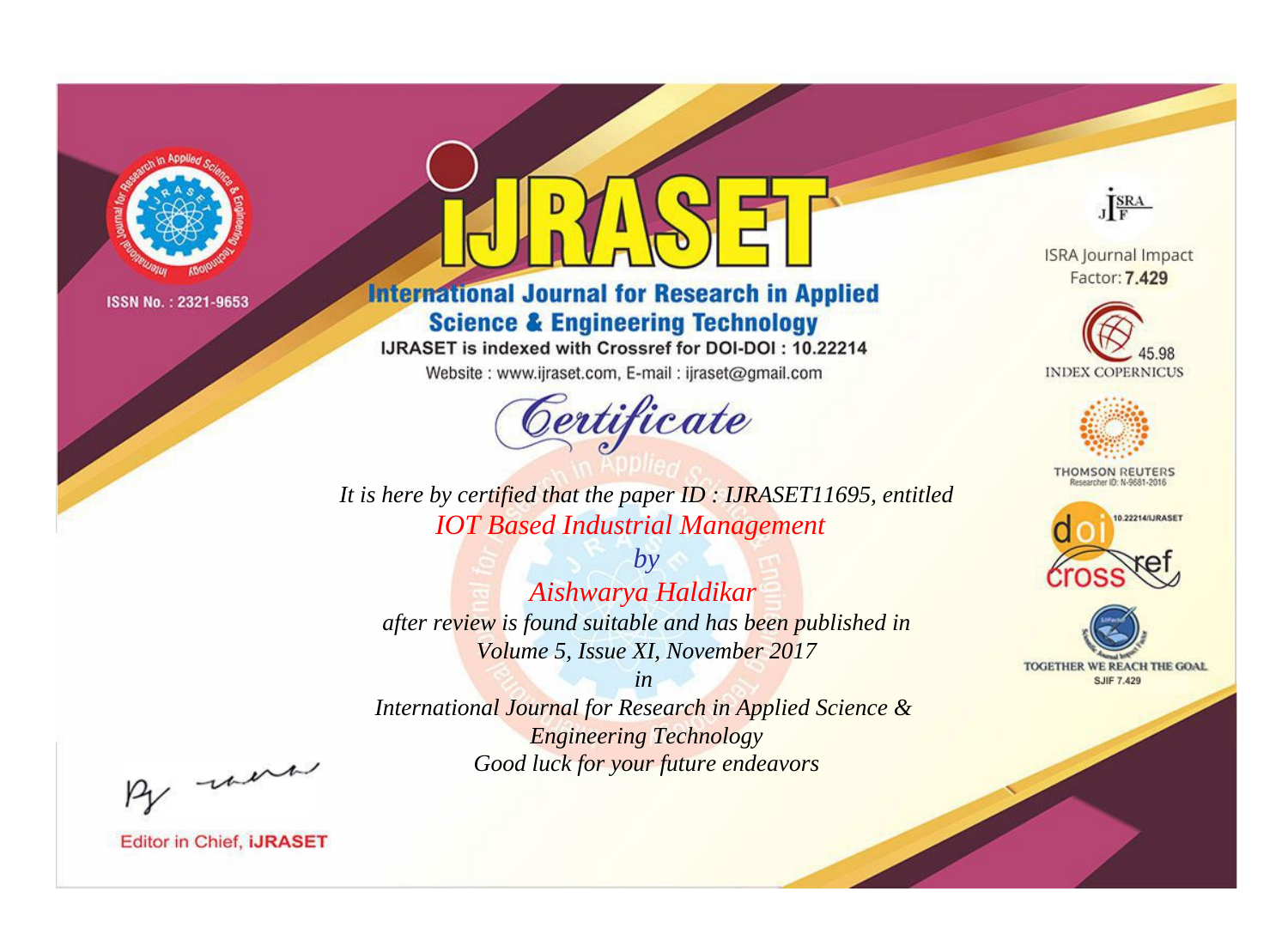

# **International Journal for Research in Applied Science & Engineering Technology**

IJRASET is indexed with Crossref for DOI-DOI: 10.22214

Website: www.ijraset.com, E-mail: ijraset@gmail.com



JERA

**ISRA Journal Impact** Factor: 7.429





**THOMSON REUTERS** 



TOGETHER WE REACH THE GOAL **SJIF 7.429** 

It is here by certified that the paper ID : IJRASET11695, entitled **IOT Based Industrial Management** 

 $by$ Piyush Lalwani after review is found suitable and has been published in Volume 5, Issue XI, November 2017

 $in$ International Journal for Research in Applied Science & **Engineering Technology** Good luck for your future endeavors

By morn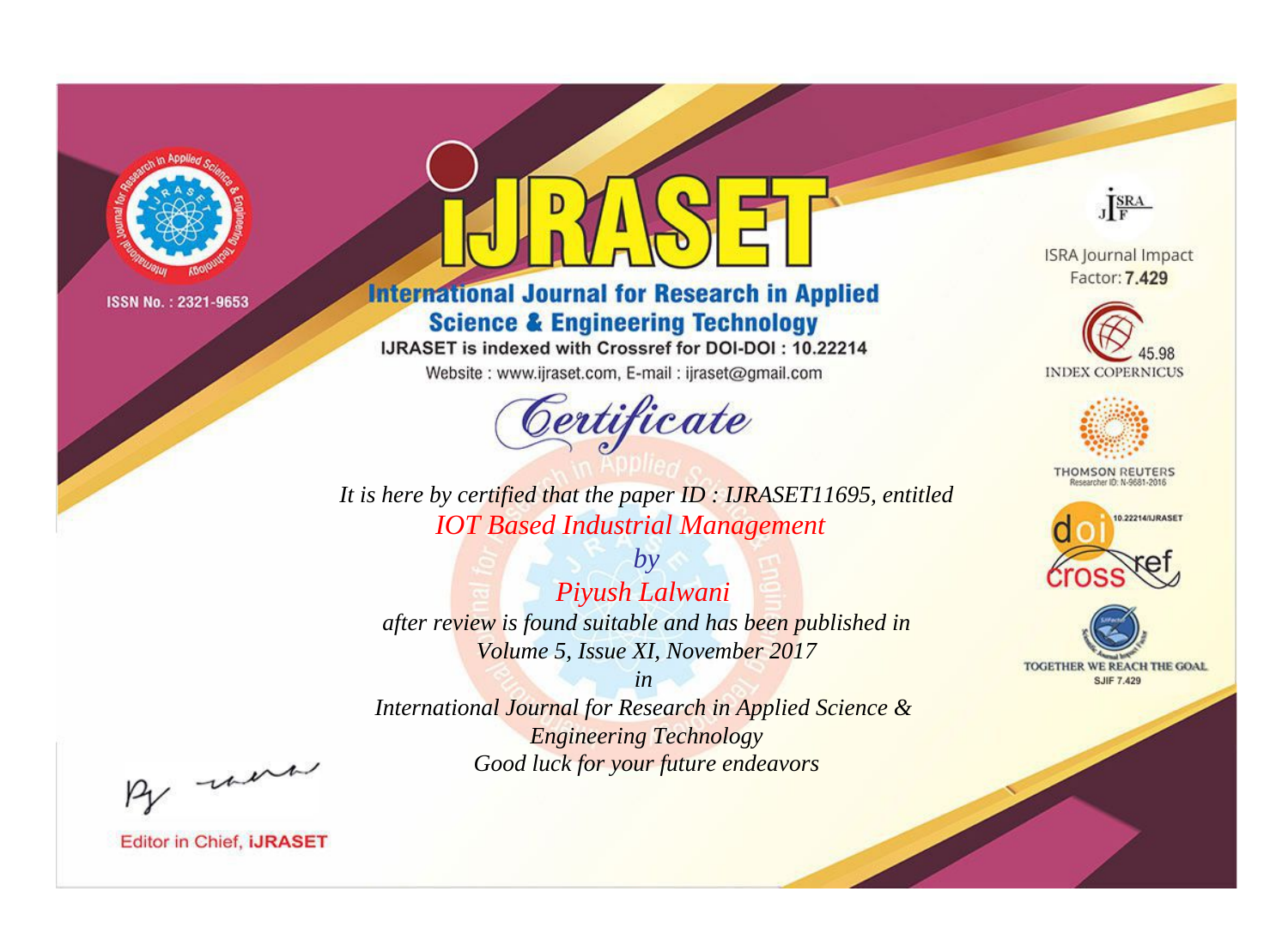

# **International Journal for Research in Applied Science & Engineering Technology**

IJRASET is indexed with Crossref for DOI-DOI: 10.22214

Website: www.ijraset.com, E-mail: ijraset@gmail.com



JERA

**ISRA Journal Impact** Factor: 7.429





**THOMSON REUTERS** 



TOGETHER WE REACH THE GOAL **SJIF 7.429** 

It is here by certified that the paper ID : IJRASET11695, entitled **IOT Based Industrial Management** 

 $by$ **Shweta Pandey** after review is found suitable and has been published in Volume 5, Issue XI, November 2017

 $in$ International Journal for Research in Applied Science & **Engineering Technology** Good luck for your future endeavors

By morn